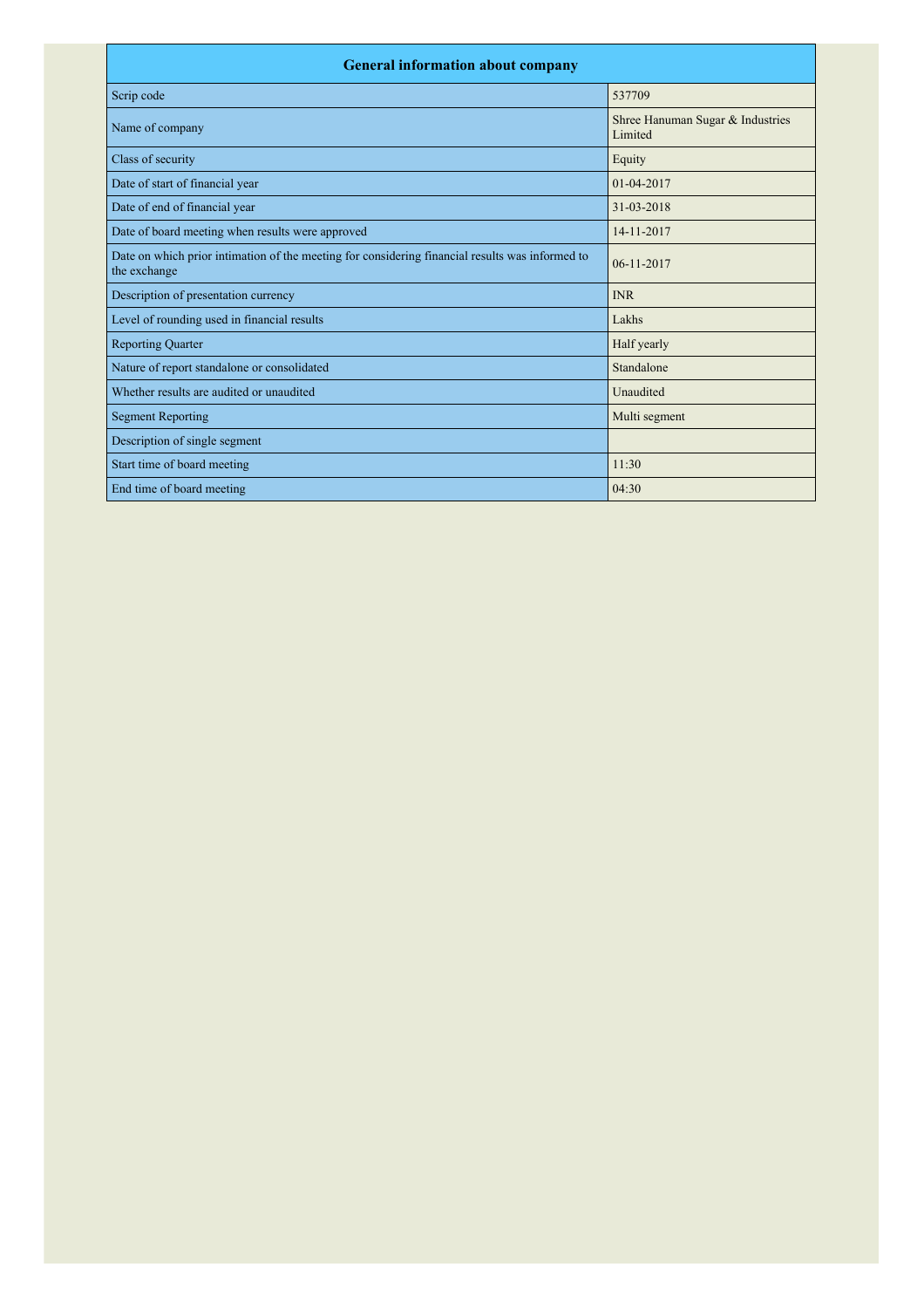| <b>Financial Results + Ind-AS</b> |                                                                                   |                                          |                                                               |
|-----------------------------------|-----------------------------------------------------------------------------------|------------------------------------------|---------------------------------------------------------------|
|                                   | <b>Particulars</b>                                                                | 3 months/ 6 months ended<br>(dd-mm-yyyy) | Year to date figures for current period<br>ended (dd-mm-yyyy) |
| A                                 | Date of start of reporting period                                                 | 01-07-2017                               | 01-04-2017                                                    |
| $\boldsymbol{B}$                  | Date of end of reporting period                                                   | 30-09-2017                               | 30-09-2017                                                    |
| $\overline{C}$                    | Whether results are audited or unaudited                                          | Unaudited                                | Unaudited                                                     |
| D                                 | Nature of report standalone or consolidated                                       | Standalone                               | Standalone                                                    |
|                                   | Part I                                                                            |                                          |                                                               |
| $\mathbf{1}$                      | Income                                                                            |                                          |                                                               |
|                                   | Revenue from operations                                                           | $\mathbf{0}$                             | $\mathbf{0}$                                                  |
|                                   | Other income                                                                      | 86.99                                    | 86.99                                                         |
|                                   | <b>Total income</b>                                                               | 86.99                                    | 86.99                                                         |
| $\mathbf{2}$                      | <b>Expenses</b>                                                                   |                                          |                                                               |
| (a)                               | Cost of materials consumed                                                        | $\boldsymbol{0}$                         | $\boldsymbol{0}$                                              |
| (b)                               | Purchases of stock-in-trade                                                       | $\boldsymbol{0}$                         | $\boldsymbol{0}$                                              |
| (c)                               | Changes in inventories of finished goods, work-in-<br>progress and stock-in-trade | $\mathbf{0}$                             | $\mathbf{0}$                                                  |
| (d)                               | Employee benefit expense                                                          | 18.04                                    | 34.51                                                         |
| (e)                               | Finance costs                                                                     | $\boldsymbol{0}$                         | $\boldsymbol{0}$                                              |
| (f)                               | Depreciation, depletion and amortisation expense                                  | $\overline{0}$                           | $\boldsymbol{0}$                                              |
| (f)                               | <b>Other Expenses</b>                                                             |                                          |                                                               |
| $\mathbf{1}$                      | <b>Travelling Expenses</b>                                                        | 4.86                                     | 10.15                                                         |
| $\overline{c}$                    | Printing & Stationary                                                             | 0.28                                     | 0.53                                                          |
| $\overline{\mathbf{3}}$           | Professional Charges                                                              | 0.08                                     | 0.26                                                          |
| $\overline{4}$                    | Rent                                                                              | 0.14                                     | 0.28                                                          |
| 5                                 | Motor Car Expenses                                                                | 0.91                                     | 2.46                                                          |
| 6                                 | Office Maintenance                                                                | 1.35                                     | 2.35                                                          |
| $\overline{7}$                    | <b>Electricity Charges</b>                                                        | $\overline{0}$                           | 0.38                                                          |
| 8                                 | <b>Filing Fees</b>                                                                | 0.01                                     | 0.08                                                          |
| 9                                 | <b>General Expenses</b>                                                           | 1.33                                     | 2.34                                                          |
| 10                                | Miscellaneous Expenses                                                            | 9.1                                      | 13.2                                                          |
|                                   | <b>Total other expenses</b>                                                       | 18.06                                    | 32.03                                                         |
|                                   | <b>Total expenses</b>                                                             | 36.1                                     | 66.54                                                         |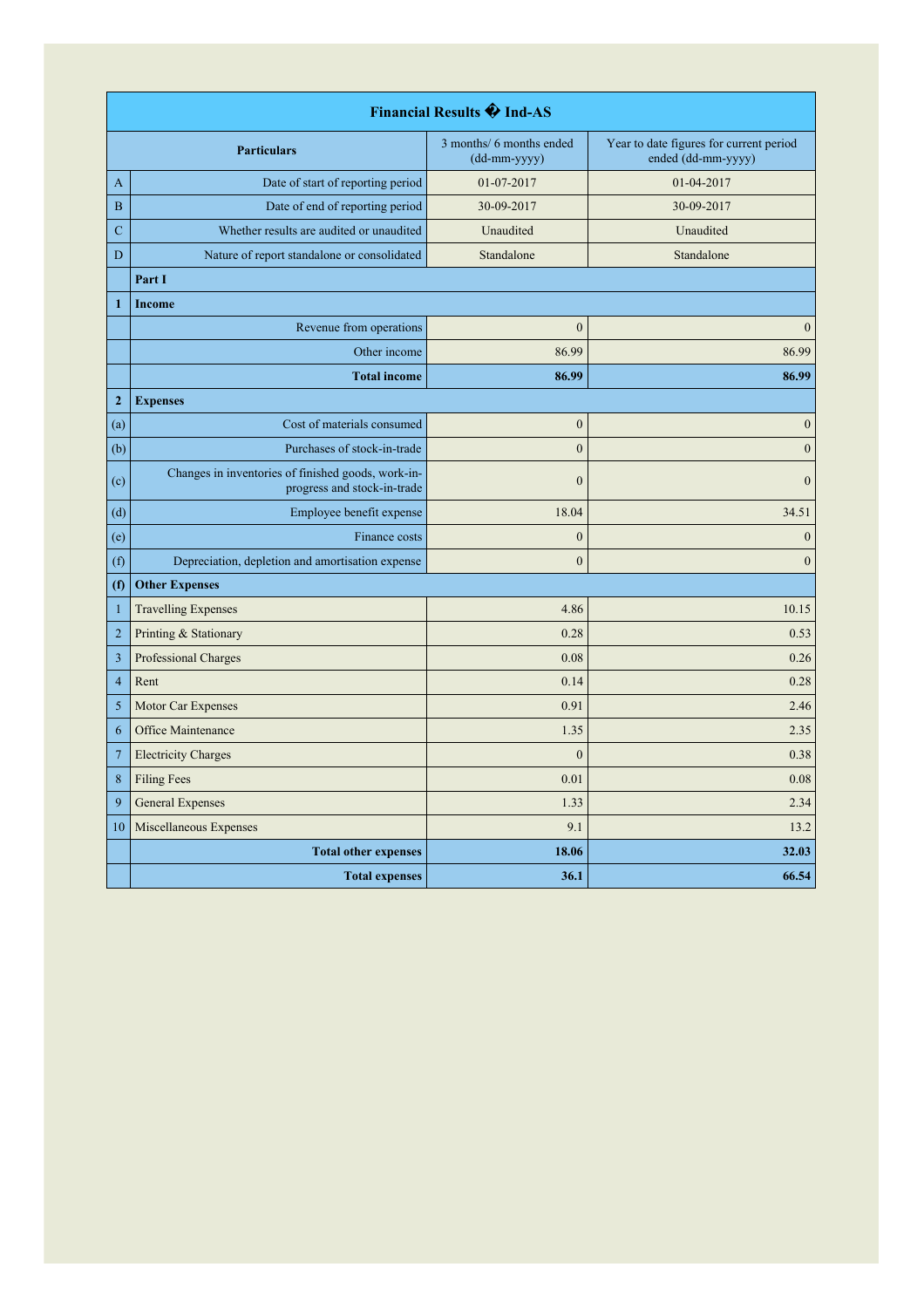| <b>Financial Results + Ind-AS</b>                               |                                                                                                                                                                                               |                                          |                                                               |
|-----------------------------------------------------------------|-----------------------------------------------------------------------------------------------------------------------------------------------------------------------------------------------|------------------------------------------|---------------------------------------------------------------|
|                                                                 | <b>Particulars</b>                                                                                                                                                                            | 3 months/ 6 months<br>ended (dd-mm-yyyy) | Year to date figures for current<br>period ended (dd-mm-yyyy) |
| A                                                               | Date of start of reporting period                                                                                                                                                             | 01-07-2017                               | $01-04-2017$                                                  |
| B                                                               | Date of end of reporting period                                                                                                                                                               | 30-09-2017                               | 30-09-2017                                                    |
| C                                                               | Whether results are audited or unaudited                                                                                                                                                      | Unaudited                                | Unaudited                                                     |
| D                                                               | Nature of report standalone or consolidated                                                                                                                                                   | Standalone                               | Standalone                                                    |
| Part<br>Т                                                       | Blue color marked fields are non-mandatory. For Consolidated Results, if the company has no figures for 3 months / 6<br>months ended, in such case zero shall be inserted in the said column. |                                          |                                                               |
| 3                                                               | Total profit before exceptional items and tax                                                                                                                                                 | 50.89                                    | 20.45                                                         |
| $\overline{4}$                                                  | <b>Exceptional</b> items                                                                                                                                                                      | $\theta$                                 | $\Omega$                                                      |
| 5                                                               | <b>Total profit before tax</b>                                                                                                                                                                | 50.89                                    | 20.45                                                         |
| 7                                                               | <b>Tax expense</b>                                                                                                                                                                            |                                          |                                                               |
| 8                                                               | Current tax                                                                                                                                                                                   | $\overline{0}$                           | $\mathbf{0}$                                                  |
| 9                                                               | Deferred tax                                                                                                                                                                                  | $\theta$                                 | $\theta$                                                      |
| 10                                                              | <b>Total tax expenses</b>                                                                                                                                                                     | $\theta$                                 | $\mathbf{0}$                                                  |
| 11                                                              | Net movement in regulatory deferral account balances related to<br>profit or loss and the related deferred tax movement                                                                       | $\mathbf{0}$                             | $\mathbf{0}$                                                  |
| 14<br>Net Profit Loss for the period from continuing operations |                                                                                                                                                                                               | 50.89                                    | 20.45                                                         |
| 15                                                              | Profit (loss) from discontinued operations before tax                                                                                                                                         | $\overline{0}$                           | $\mathbf{0}$                                                  |
| 16                                                              | Tax expense of discontinued operations                                                                                                                                                        | $\overline{0}$                           | $\mathbf{0}$                                                  |
| 17                                                              | Net profit (loss) from discontinued operation after tax                                                                                                                                       | $\theta$                                 | $\mathbf{0}$                                                  |
| 19                                                              | Share of profit (loss) of associates and joint ventures accounted for<br>using equity method                                                                                                  | $\mathbf{0}$                             | $\mathbf{0}$                                                  |
| 21                                                              | <b>Total profit (loss) for period</b>                                                                                                                                                         | 50.89                                    | 20.45                                                         |
| 22                                                              | Other comprehensive income net of taxes                                                                                                                                                       | $\overline{0}$                           | $\mathbf{0}$                                                  |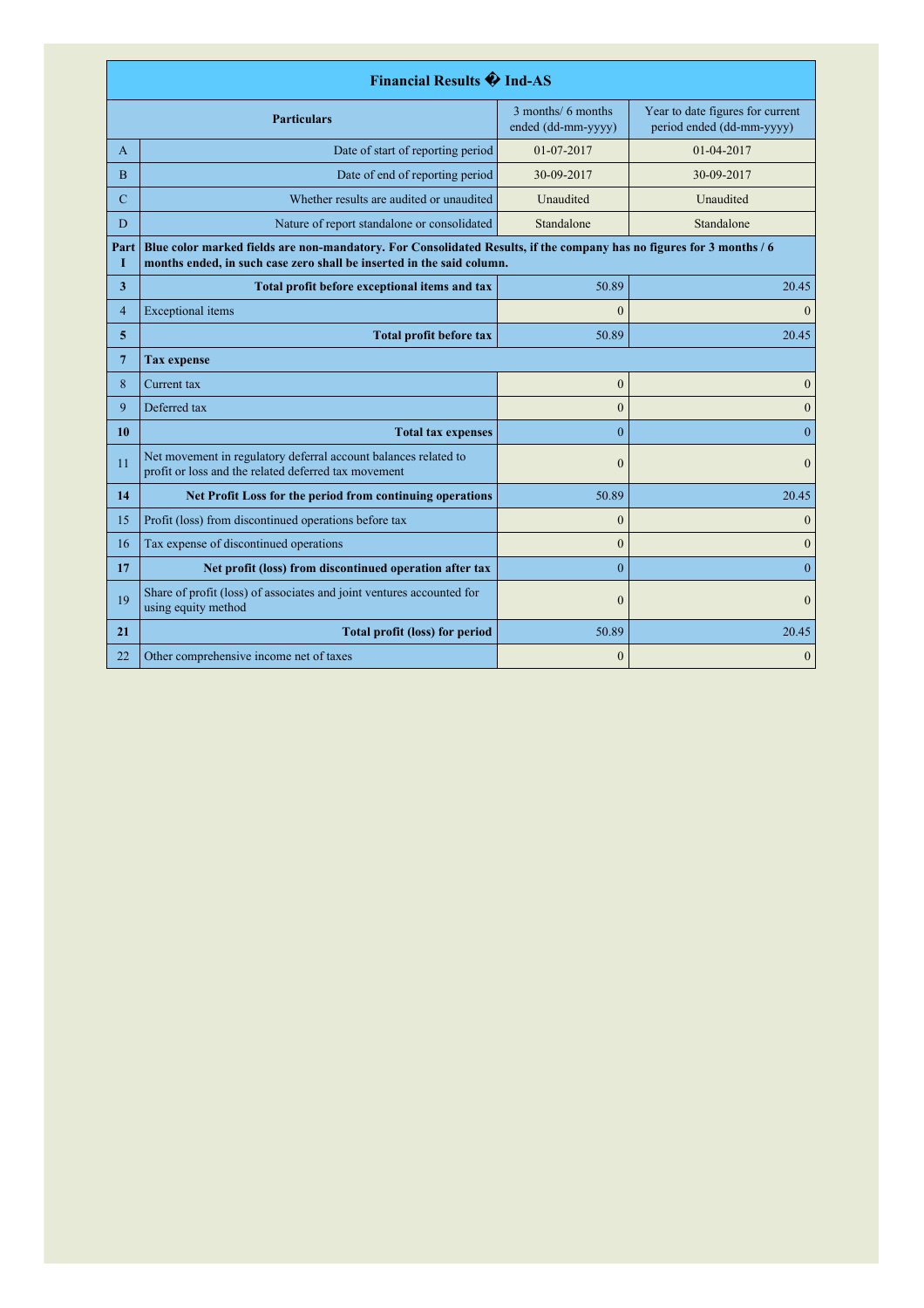| <b>Financial Results + Ind-AS</b>                                                                                                                                                                             |                                                                                                          |                                                                                       |                                                                   |
|---------------------------------------------------------------------------------------------------------------------------------------------------------------------------------------------------------------|----------------------------------------------------------------------------------------------------------|---------------------------------------------------------------------------------------|-------------------------------------------------------------------|
|                                                                                                                                                                                                               | <b>Particulars</b>                                                                                       | $3$ months/ $6$<br>months ended<br>$(dd{\text{-}\!\!\,\text{mm-}}\text{\small{yyyy}}$ | Year to date figures for<br>current period ended (dd-<br>mm-yyyy) |
| A                                                                                                                                                                                                             | Date of start of reporting period                                                                        | 01-07-2017                                                                            | 01-04-2017                                                        |
| B                                                                                                                                                                                                             | Date of end of reporting period                                                                          | 30-09-2017                                                                            | 30-09-2017                                                        |
| $\overline{C}$                                                                                                                                                                                                | Whether results are audited or unaudited                                                                 | Unaudited                                                                             | Unaudited                                                         |
| D                                                                                                                                                                                                             | Nature of report standalone or consolidated                                                              | Standalone                                                                            | Standalone                                                        |
| Blue color marked fields are non-mandatory. For Consolidated Results, if the<br>Part<br>company has no figures for 3 months / 6 months ended, in such case zero shall be<br>I<br>inserted in the said column. |                                                                                                          |                                                                                       |                                                                   |
| 23                                                                                                                                                                                                            | <b>Total Comprehensive Income for the period</b>                                                         | 50.89                                                                                 | 20.45                                                             |
| 24                                                                                                                                                                                                            | Total profit or loss, attributable to                                                                    |                                                                                       |                                                                   |
|                                                                                                                                                                                                               | Profit or loss, attributable to owners of parent                                                         |                                                                                       |                                                                   |
|                                                                                                                                                                                                               | Total profit or loss, attributable to non-controlling interests                                          |                                                                                       |                                                                   |
| 25                                                                                                                                                                                                            | Total Comprehensive income for the period attributable to                                                |                                                                                       |                                                                   |
|                                                                                                                                                                                                               | Comprehensive income for the period attributable to owners of parent                                     | $\boldsymbol{0}$                                                                      | $\mathbf{0}$                                                      |
|                                                                                                                                                                                                               | Total comprehensive income for the period attributable to owners of parent non-<br>controlling interests | $\boldsymbol{0}$                                                                      | $\mathbf{0}$                                                      |
| 26                                                                                                                                                                                                            | Details of equity share capital                                                                          |                                                                                       |                                                                   |
|                                                                                                                                                                                                               | Paid-up equity share capital                                                                             |                                                                                       |                                                                   |
|                                                                                                                                                                                                               | Face value of equity share capital                                                                       |                                                                                       |                                                                   |
| 27                                                                                                                                                                                                            | <b>Details of debt securities</b>                                                                        |                                                                                       |                                                                   |
|                                                                                                                                                                                                               | Paid-up debt capital                                                                                     |                                                                                       |                                                                   |
|                                                                                                                                                                                                               | Face value of debt securities                                                                            |                                                                                       |                                                                   |
| 28                                                                                                                                                                                                            | Reserves excluding revaluation reserve                                                                   |                                                                                       |                                                                   |
| 29                                                                                                                                                                                                            | Debenture redemption reserve                                                                             |                                                                                       |                                                                   |
| 30                                                                                                                                                                                                            | <b>Earnings per share</b>                                                                                |                                                                                       |                                                                   |
| i                                                                                                                                                                                                             | Earnings per equity share for continuing operations                                                      |                                                                                       |                                                                   |
|                                                                                                                                                                                                               | Basic earnings (loss) per share from continuing operations                                               | 0.28                                                                                  | 0.11                                                              |
|                                                                                                                                                                                                               | Diluted earnings (loss) per share from continuing operations                                             | 0.28                                                                                  | 0.11                                                              |
| ii                                                                                                                                                                                                            | Earnings per equity share for discontinued operations                                                    |                                                                                       |                                                                   |
|                                                                                                                                                                                                               | Basic earnings (loss) per share from discontinued operations                                             | $\boldsymbol{0}$                                                                      | $\mathbf{0}$                                                      |
|                                                                                                                                                                                                               | Diluted earnings (loss) per share from discontinued operations                                           | $\boldsymbol{0}$                                                                      | $\mathbf{0}$                                                      |
| ii.                                                                                                                                                                                                           | <b>Earnings per equity share</b>                                                                         |                                                                                       |                                                                   |
|                                                                                                                                                                                                               | Basic earnings (loss) per share from continuing and discontinued operations                              | 0.28                                                                                  | 0.11                                                              |
|                                                                                                                                                                                                               | Diluted earnings (loss) per share from continuing and discontinued operations                            | 0.28                                                                                  | 0.11                                                              |
| 31                                                                                                                                                                                                            | Debt equity ratio                                                                                        |                                                                                       |                                                                   |
| 32                                                                                                                                                                                                            | Debt service coverage ratio                                                                              |                                                                                       |                                                                   |
| 33                                                                                                                                                                                                            | Interest service coverage ratio                                                                          |                                                                                       |                                                                   |
| 34                                                                                                                                                                                                            | Disclosure of notes on financial results                                                                 |                                                                                       |                                                                   |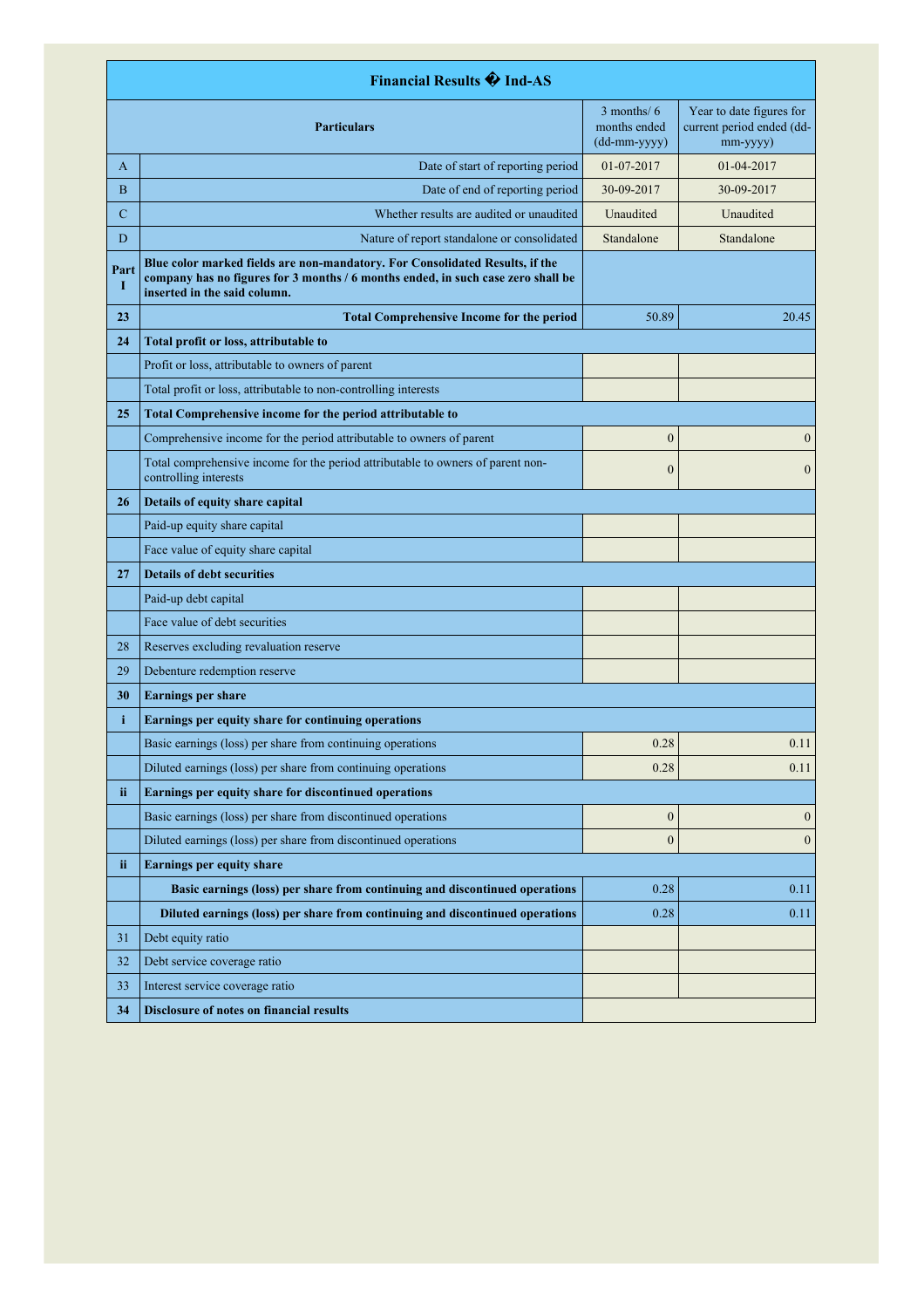|              | <b>Statement of Asset and Liabilities</b>         |                              |                                  |
|--------------|---------------------------------------------------|------------------------------|----------------------------------|
|              | Particulars                                       | Half year ended (dd-mm-yyyy) | Previous year ended (dd-mm-yyyy) |
|              | Date of start of reporting period                 | 01-04-2017                   | 01-04-2016                       |
|              | Date of end of reporting period                   | 30-09-2017                   | 31-03-2017                       |
|              | Whether results are audited or unaudited          | Unaudited                    | Audited                          |
|              | Nature of report standalone or consolidated       | Standalone                   | Standalone                       |
|              | <b>Assets</b>                                     |                              |                                  |
| 1            | <b>Non-current assets</b>                         |                              |                                  |
|              | Property, plant and equipment                     | 9715.65                      | 9715.47                          |
|              | Capital work-in-progress                          | 2354.53                      | 2354.53                          |
|              | Investment property                               |                              |                                  |
|              | Goodwill                                          | $\mathbf{0}$                 | $\mathbf{0}$                     |
|              | Other intangible assets                           | $\theta$                     | $\theta$                         |
|              | Intangible assets under development               |                              |                                  |
|              | Biological assets other than bearer plants        |                              |                                  |
|              | Investments accounted for using equity method     |                              |                                  |
|              | <b>Non-current financial assets</b>               |                              |                                  |
|              | Non-current investments                           | 756.73                       | 756.73                           |
|              | Trade receivables, non-current                    |                              |                                  |
|              | Loans, non-current                                | 10.11                        | 10.11                            |
|              | Other non-current financial assets                |                              |                                  |
|              | <b>Total non-current financial assets</b>         | 766.84                       | 766.84                           |
|              | Deferred tax assets (net)                         |                              |                                  |
|              | Other non-current assets                          |                              |                                  |
|              | <b>Total non-current assets</b>                   | 12837.02                     | 12836.84                         |
| $\mathbf{2}$ | <b>Current assets</b>                             |                              |                                  |
|              | Inventories                                       | 1037.43                      | 1545.17                          |
|              | <b>Current financial asset</b>                    |                              |                                  |
|              | Current investments                               | $\boldsymbol{0}$             | $\boldsymbol{0}$                 |
|              | Trade receivables, current                        | 1.46                         | 1.46                             |
|              | Cash and cash equivalents                         | 9.04                         | 6.44                             |
|              | Bank balance other than cash and cash equivalents | 10.89                        | 12.15                            |
|              | Loans, current                                    | 1938.16                      | 1954.92                          |
|              | Other current financial assets                    | 99.32                        | 99.32                            |
|              | <b>Total current financial assets</b>             | 2058.87                      | 2074.29                          |
|              | Current tax assets (net)                          |                              |                                  |
|              | Other current assets                              |                              |                                  |
|              | <b>Total current assets</b>                       | 3096.3                       | 3619.46                          |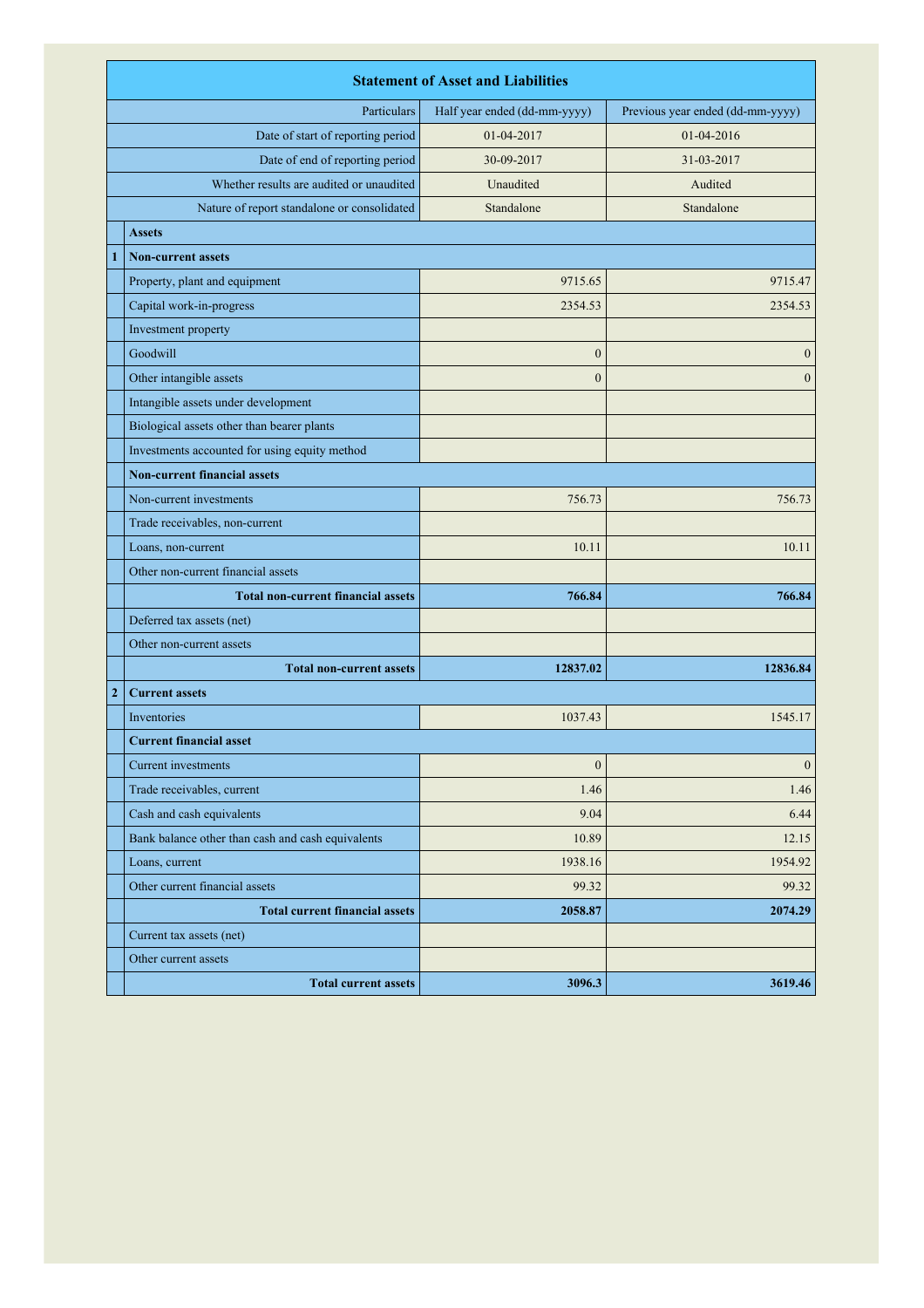|                                   | <b>Statement of Asset and Liabilities</b>                                                    |                                  |                                      |  |
|-----------------------------------|----------------------------------------------------------------------------------------------|----------------------------------|--------------------------------------|--|
| Particulars                       |                                                                                              | Half year ended (dd-mm-<br>yyyy) | Previous year ended (dd-mm-<br>yyyy) |  |
| Date of start of reporting period |                                                                                              | 01-04-2017                       | 01-04-2016                           |  |
|                                   | Date of end of reporting period                                                              | 30-09-2017                       | 31-03-2017                           |  |
|                                   | Whether results are audited or unaudited                                                     | Unaudited                        | Audited                              |  |
|                                   | Nature of report standalone or consolidated                                                  | Standalone                       | Standalone                           |  |
| 3                                 | Non-current assets classified as held for sale                                               |                                  |                                      |  |
| 4                                 | Regulatory deferral account debit balances and related deferred tax Assets                   |                                  |                                      |  |
|                                   | <b>Total assets</b>                                                                          | 15933.32                         | 16456.3                              |  |
|                                   | <b>Equity and liabilities</b>                                                                |                                  |                                      |  |
|                                   | <b>Equity</b>                                                                                |                                  |                                      |  |
|                                   | Equity attributable to owners of parent                                                      |                                  |                                      |  |
|                                   | Equity share capital                                                                         | 1850                             | 1850                                 |  |
|                                   | Other equity                                                                                 | 6888.65                          | 6868.2                               |  |
|                                   | Total equity attributable to owners of parent                                                | 8738.65                          | 8718.2                               |  |
|                                   | Non controlling interest                                                                     |                                  |                                      |  |
|                                   | <b>Total equity</b>                                                                          | 8738.65                          | 8718.2                               |  |
|                                   | <b>Liabilities</b>                                                                           |                                  |                                      |  |
|                                   | <b>Non-current liabilities</b>                                                               |                                  |                                      |  |
|                                   | <b>Non-current financial liabilities</b>                                                     |                                  |                                      |  |
|                                   | Borrowings, non-current                                                                      | $\boldsymbol{0}$                 | $\boldsymbol{0}$                     |  |
|                                   | Trade payables, non-current                                                                  |                                  |                                      |  |
|                                   | Other non-current financial liabilities                                                      |                                  |                                      |  |
|                                   | <b>Total non-current financial liabilities</b>                                               | $\bf{0}$                         | $\bf{0}$                             |  |
|                                   | Provisions, non-current                                                                      | $\boldsymbol{0}$                 | $\mathbf{0}$                         |  |
|                                   | Deferred tax liabilities (net)                                                               |                                  |                                      |  |
|                                   | Deferred government grants, Non-current                                                      |                                  |                                      |  |
|                                   | Other non-current liabilities                                                                |                                  |                                      |  |
|                                   | <b>Total non-current liabilities</b>                                                         | $\bf{0}$                         | $\bf{0}$                             |  |
|                                   | <b>Current liabilities</b>                                                                   |                                  |                                      |  |
|                                   | <b>Current financial liabilities</b>                                                         |                                  |                                      |  |
|                                   | Borrowings, current                                                                          | 1481.05                          | 1527.55                              |  |
|                                   | Trade payables, current                                                                      | 923.2                            | 923.2                                |  |
|                                   | Other current financial liabilities                                                          |                                  |                                      |  |
|                                   | <b>Total current financial liabilities</b>                                                   | 2404.25                          | 2450.75                              |  |
|                                   | Other current liabilities                                                                    | 4365.5                           | 4862.43                              |  |
|                                   | Provisions, current                                                                          | 424.92                           | 424.92                               |  |
|                                   | Current tax liabilities (Net)                                                                |                                  |                                      |  |
|                                   | Deferred government grants, Current                                                          |                                  |                                      |  |
|                                   | <b>Total current liabilities</b>                                                             | 7194.67                          | 7738.1                               |  |
| 3                                 | Liabilities directly associated with assets in disposal group classified as<br>held for sale |                                  |                                      |  |
| $\overline{4}$                    | Regulatory deferral account credit balances and related deferred tax<br>liability            |                                  |                                      |  |
|                                   | <b>Total liabilities</b>                                                                     | 7194.67                          | 7738.1                               |  |
|                                   | <b>Total equity and liabilites</b>                                                           | 15933.32                         | 16456.3                              |  |
|                                   | Disclosure of notes on assets and liabilities                                                |                                  |                                      |  |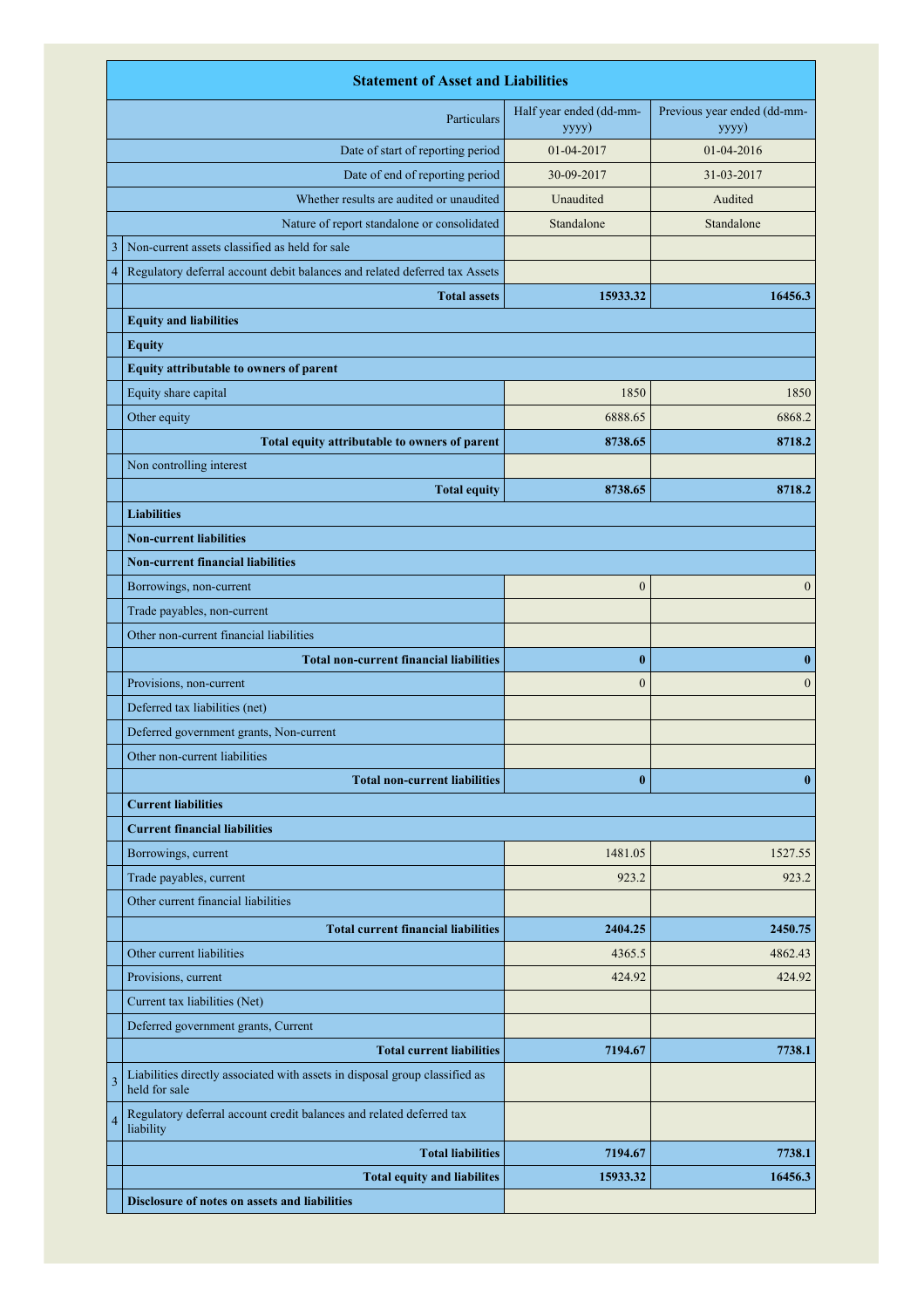| Format for Reporting Segmenet wise Revenue, Results and Capital Employed along with the company results |                                                                        |                                                |                                                                |  |
|---------------------------------------------------------------------------------------------------------|------------------------------------------------------------------------|------------------------------------------------|----------------------------------------------------------------|--|
|                                                                                                         | <b>Particulars</b>                                                     | 3 months/ 6 month ended (dd-<br>$mm$ -yyyy $)$ | Year to date figures for current period ended (dd-<br>mm-yyyy) |  |
| Date of start of reporting period                                                                       |                                                                        | 01-07-2017                                     | 01-04-2017                                                     |  |
|                                                                                                         | Date of end of reporting period                                        | 30-09-2017                                     | 30-09-2017                                                     |  |
|                                                                                                         | Whether accounts are audited or unaudited                              | Unaudited                                      | Unaudited                                                      |  |
|                                                                                                         | Nature of report standalone or consolidated                            | Standalone                                     | Standalone                                                     |  |
| $\mathbf{1}$                                                                                            | <b>Segment Revenue (Income)</b>                                        |                                                |                                                                |  |
|                                                                                                         | (net sale/income from each segment should be disclosed)                |                                                |                                                                |  |
| $\mathbf{1}$                                                                                            | Sugar                                                                  | $\boldsymbol{0}$                               | $\mathbf{0}$                                                   |  |
| $\overline{c}$                                                                                          | Construction                                                           | $\overline{0}$                                 | $\overline{0}$                                                 |  |
| $\mathfrak z$                                                                                           | Other                                                                  | 86.99                                          | 86.99                                                          |  |
|                                                                                                         | <b>Total Segment Revenue</b>                                           | 86.99                                          | 86.99                                                          |  |
|                                                                                                         | Less: Inter segment revenue                                            |                                                |                                                                |  |
|                                                                                                         | <b>Revenue from operations</b>                                         | 86.99                                          | 86.99                                                          |  |
| $\boldsymbol{2}$                                                                                        | <b>Segment Result</b>                                                  |                                                |                                                                |  |
|                                                                                                         | Profit (+) / Loss (-) before tax and interest from each segment        |                                                |                                                                |  |
| $\mathbf{1}$                                                                                            | Sugar                                                                  | $\boldsymbol{0}$                               | $\overline{0}$                                                 |  |
| $\sqrt{2}$                                                                                              | Construction                                                           | $\overline{0}$                                 | $\mathbf{0}$                                                   |  |
| $\mathfrak z$                                                                                           | Other                                                                  | 50.89                                          | 20.45                                                          |  |
|                                                                                                         | <b>Total Profit before tax</b>                                         | 50.89                                          | 20.45                                                          |  |
|                                                                                                         | <i>i. Finance cost</i>                                                 | $\mathbf{0}$                                   | $\theta$                                                       |  |
|                                                                                                         | ii. Other Unallocable Expenditure net off<br><b>Unallocable income</b> | $\mathbf{0}$                                   | $\overline{0}$                                                 |  |
|                                                                                                         | <b>Profit before tax</b>                                               | 50.89                                          | 20.45                                                          |  |
| 3                                                                                                       | <b>Capital Employed</b>                                                |                                                |                                                                |  |
|                                                                                                         | (Segment Asset - Segment Liabilities)                                  |                                                |                                                                |  |
| $\mathbf{1}$                                                                                            | Sugar                                                                  | 7319.33                                        | 7319.33                                                        |  |
| $\overline{c}$                                                                                          | Construction                                                           | 1474.57                                        | 1474.57                                                        |  |
| $\mathfrak z$                                                                                           | Other                                                                  | $\overline{0}$                                 | $\theta$                                                       |  |
|                                                                                                         | <b>Total capital employed</b>                                          | 8793.9                                         | 8793.9                                                         |  |
|                                                                                                         | <b>Disclosure of notes on segments</b>                                 |                                                |                                                                |  |